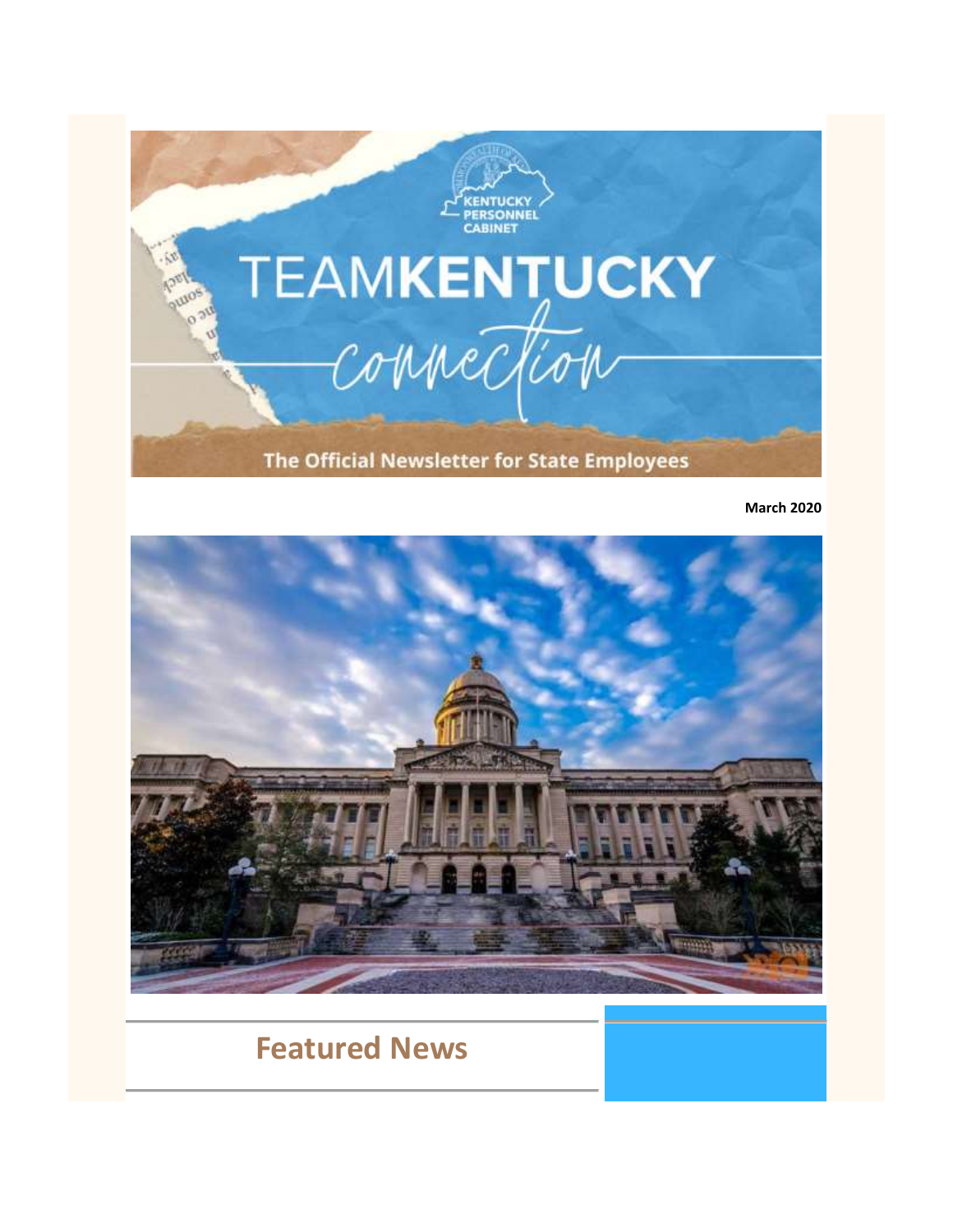

**Governor Andy Beshear's Budget Message to State Employees**

On Jan . 28, Gov. Andy Beshear delivered his two-year budget proposal during a joint session.

Speaking in the Kentucky House of Representatives, Gov. Beshear expressed a budget initiative that prioritizes education, health care and pension as core values of #TeamKentucky.

The proposed budget also includes support for ailing rural communities and urban neighborhoods alike, boosting salaries for public workers and supporting programs meant to keep children safer.

[Click here to read Gov. Beshear's letter to state employees](https://personnel.ky.gov/Documents/Gov-Beshear-Letter-to-State-Employees.pdf)



**Discounts Offered for Completing Your LivingWell Promise**

Complete your LivingWell Promise by July 1, 2020, to save up to \$480 in premium discounts for calendar year 2021.

- Take the written health assessment at KEHPlivingwell.com OR
- Get a biometric screening at a local onsite clinic, a health department, or from your physician. **Contact your Human Resource representative or WellBeing Champion for details.**

[Click here to sign-up and start your health assessment online](https://www.kehplivingwell.com/)



# MyPurpose **[Get Started Today!](https://mypurpose.ky.gov/)**

- Access over 2,000 training courses and webinars
- Connect with team members
- Apply for career opportunities



#### **[Download the app!](https://youtu.be/HJ3xwpwmDf4)**

- Quick access to benefits, careers, pay and other employment resources.
- Receive instant notifications during emergency situations.
- Stay in the know with the latest employee news

### **March Events**

 [Governor's Prayer](https://personnel.ky.gov/Documents/Prayer%20Breakfast.JPG)  [Breakfast, March 12](https://personnel.ky.gov/Documents/Prayer%20Breakfast.JPG)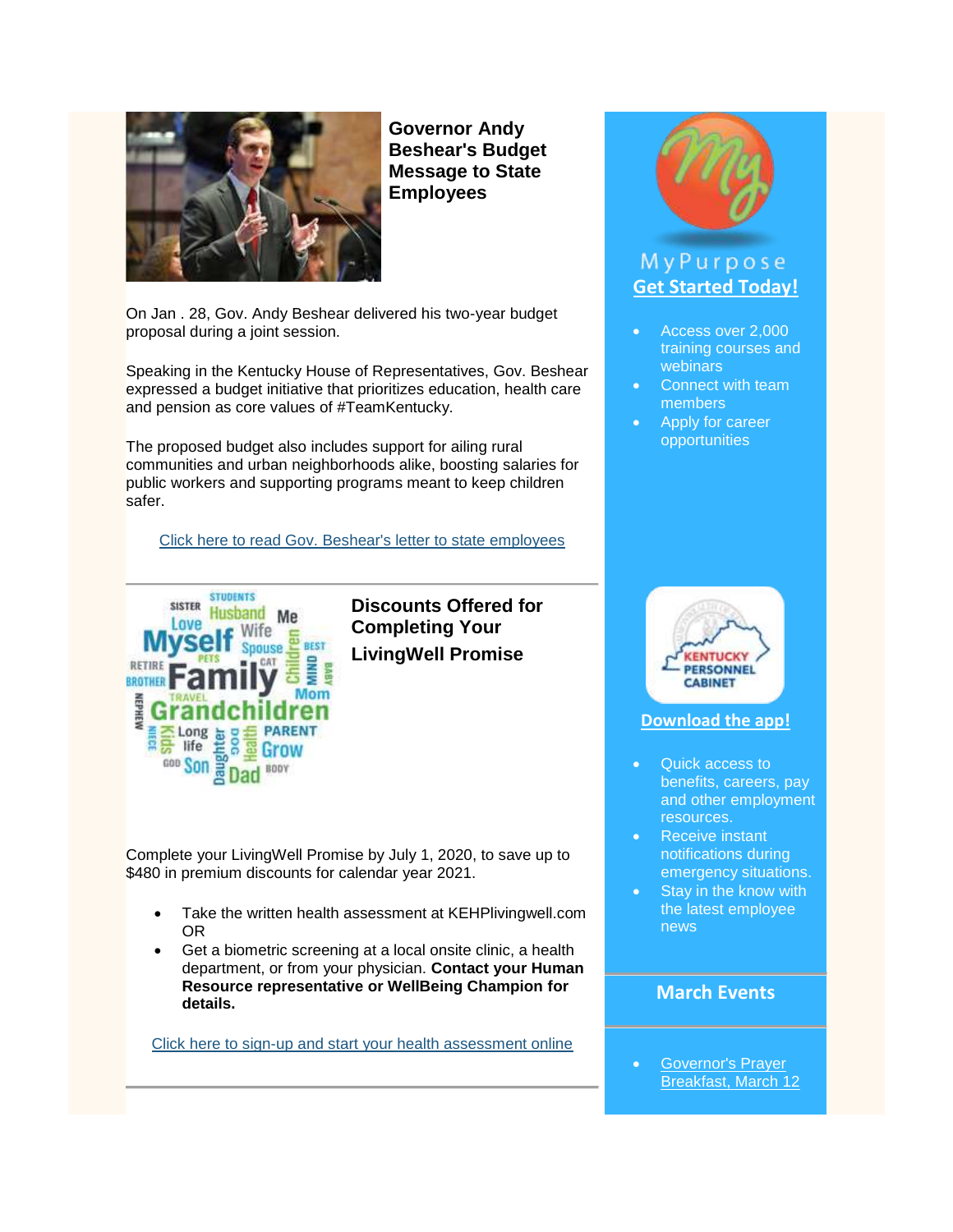**COMMONWEALTH** 



**The Office of Diversity, Equality & Training (ODET) Featured Courses in MyPurpose**

ODET offers an array of professional development opportunities available to all employees and supervisors. These regularlyscheduled courses are held in the Kentucky State Office Building in downtown Frankfort.

[Upcoming courses for March include:](https://personnel.ky.gov/Pages/CourseCalendar.aspx)

- Working Through Change
- Conflict Management
- Leadership Communication
- And many others!

[Click here to log in to MyPURPOSE and register today!](https://mypurpose.ky.gov/)



#### **Celebrate National Women's History Month!**

WOMEN'S HISTORY H CELEBRATION **H 2020** 

This year's national theme, **Valiant Women of the Vote,** celebrates the women who fought for women's voting rights in the U.S.



Follow the Personnel Cabinet on Twitter, Facebook and LinkedIn (see social links below) as we highlight the contributions of women to events in history and contemporary society!



**2020 Public Service Recognition Poster Contest: Making a Difference**

The Personnel Cabinet is now accepting submissions for the 2020 Public Service Recognition Week Poster Contest.

 [Kentucky Blood Center](https://personnel.ky.gov/Lists/CalendarOfEvents/DispForm.aspx?ID=363&Source=https%3A%2F%2Fpersonnel%2Eky%2Egov%2FPages%2Femployeeevents%2Easpx)  [Blood Drive, March 13](https://personnel.ky.gov/Lists/CalendarOfEvents/DispForm.aspx?ID=363&Source=https%3A%2F%2Fpersonnel%2Eky%2Egov%2FPages%2Femployeeevents%2Easpx)

#### **[KEAP Korner](https://personnel.ky.gov/Pages/CourseCalendar.aspx)**

- [Sleep Matters Webinar,](https://personnel.ky.gov/Lists/CalendarOfEvents/DispForm.aspx?ID=345&Source=https%3A%2F%2Fpersonnel%2Eky%2Egov%2FPages%2Femployeeevents%2Easpx)  [March 4](https://personnel.ky.gov/Lists/CalendarOfEvents/DispForm.aspx?ID=345&Source=https%3A%2F%2Fpersonnel%2Eky%2Egov%2FPages%2Femployeeevents%2Easpx)
- **National Nutrition** Month -- [Webinar:](https://personnel.ky.gov/Lists/CalendarOfEvents/DispForm.aspx?ID=344&Source=https%3A%2F%2Fpersonnel%2Eky%2Egov%2FPages%2Femployeeevents%2Easpx)  ["Budgeting for Healthy](https://personnel.ky.gov/Lists/CalendarOfEvents/DispForm.aspx?ID=344&Source=https%3A%2F%2Fpersonnel%2Eky%2Egov%2FPages%2Femployeeevents%2Easpx)  [Eating", Mar. 10](https://personnel.ky.gov/Lists/CalendarOfEvents/DispForm.aspx?ID=344&Source=https%3A%2F%2Fpersonnel%2Eky%2Egov%2FPages%2Femployeeevents%2Easpx)

### **Seasonal Safety Tips**

 Daylight Savings Time (March 8, 2020)

> When you "change the time," take the time to ensure your alarms for smoke and carbon monoxide are working. If you do not have a working smoke detector, install one. Don't forget to test batteries monthly and to replace them twice a year.

#### Flu Prevention Tips

The single best way to prevent seasonal flu is to get vaccinated each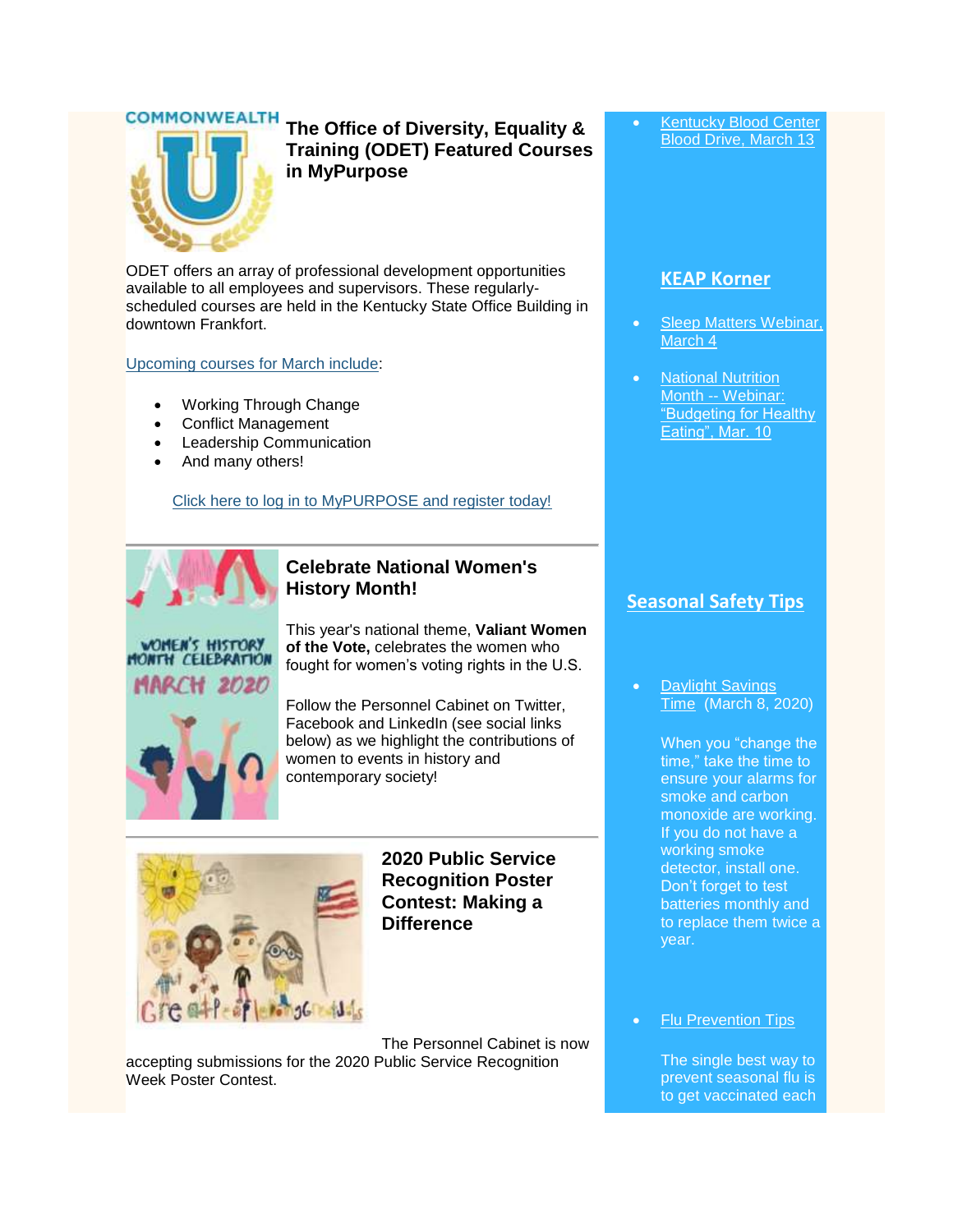The purpose of the contest is to teach the value of public service through visual arts. Any student aged 6-18 can submit an original work of art with the theme "Making A Difference" by April 10 for a chance to win cash prizes and attend the award ceremony at Salato Wildlife Center on May 8.

| Click here for more details                                                 |                                                                                                     |
|-----------------------------------------------------------------------------|-----------------------------------------------------------------------------------------------------|
|                                                                             | Save BIG on Fun &<br><b>Entertainment</b>                                                           |
| <b>TicketsatWork:</b>                                                       | As a Kentucky State Employee,                                                                       |
| Travel & Entertainment Discounts<br><b>Hotels</b><br><b>Sporting Events</b> | you are eligible for a range of<br>discounts.                                                       |
| <b>Theme Parks Movie Tickets</b><br>& More!<br><b>Concerts</b>              | Through our partnership<br>with TicketsatWork, we strive to                                         |
|                                                                             | make taking time off and being<br>with your family, friends and<br>loved ones much easier by giving |

you access to 20-60% off on theme parks, movies, hotels, shows, concerts, sporting events, and more.

This is just a small token of our appreciation for your hard work!

Save an extra \$5\* Promo Code: "take5off" \*Valid on purchases of \$50 or more, through 4/01/20, 3 a.m. EST

[Click here for more information on state employee discounts](https://personnel.ky.gov/Pages/Discounts.aspx)

year, but good health habits can also help stop the spread of germs and prevent respiratory illnesses like the flu:

- o Avoid close contact
- o Stay home when you are sick
- o Cover your mouth and nose
- o Clean your hands
- o Avoid touching your eyes, nose or mouth
- o Practice other good health habits - Clean and disinfect **frequently** touched surfaces.
- Get plenty of sleep, be physically active, manage your stress, drink plenty of fluids, and eat nutritious food.

# **About**

The Personnel Cabinet provides leadership and guidance to: attract, develop, motivate and retain a talented, diverse workforce; foster an understanding of and adherence to regulatory requirements; and create a positive, supportive work environment that values all employees.

> The Personnel Cabinet is located at 501 High Street, Frankfort, KY 40601 Normal business hours are from 8 a.m. to 4:30 p.m.

#### **EEO Statement**

The Commonwealth of Kentucky does not discriminate on the basis of race, color, religion, sex, national origin, sexual orientation or gender identity, ancestry, age, disability, political affiliation, genetic information, or veteran status in accordance with state and federal laws.